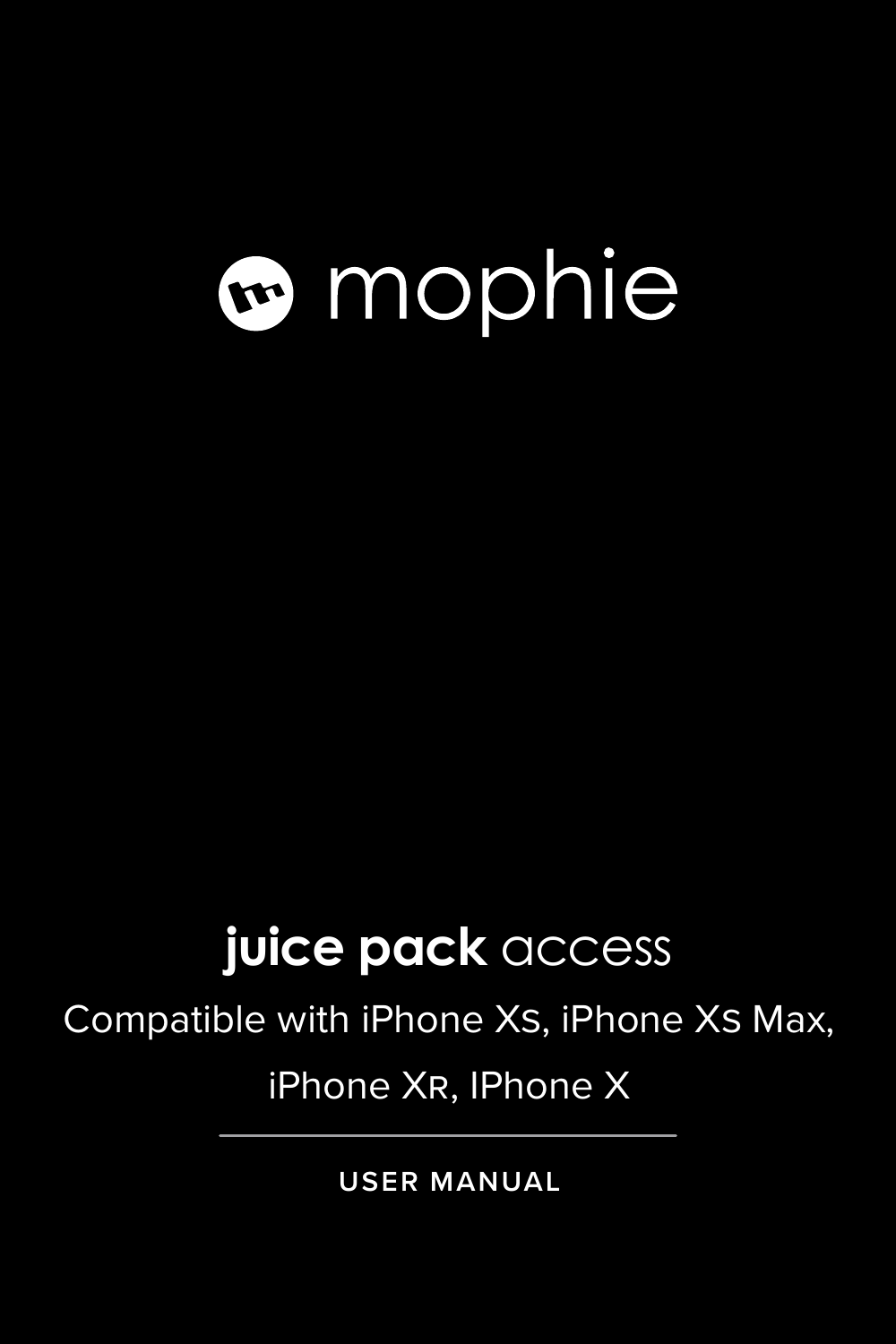#### EN

#### **Welcome**

Thank you for purchasing the mophie® juice pack access™ battery case made for iPhone Xs, iPhone Xs Max, iPhone Xr or iPhone X. Your mophie juice pack access battery case's lithium-polymer battery supplies hours of extra battery whenever you need it, all while providing the protection of a hard-shell case and complete access to your phone's Lightning connector. With wireless input and output, recharging your juice pack case and phone couldn't be any quicker or easier — simply place the juice pack access case on just about any wireless charging base to immediately begin recharging your juice pack case and iPhone together.

#### **Package contains**

- **•** mophie juice pack access battery case made for iPhone Xs, iPhone Xs Max, iPhone X<sup>r</sup> or iPhone X.
- **•** USB-C to USB-A cable
- **•** Quick-start guide

#### **Features**

Here are just some of the reasons why your juice pack access case is so great:

**•** The new juice pack access case design provides full access to your phone's Lightning port while it's inside the case.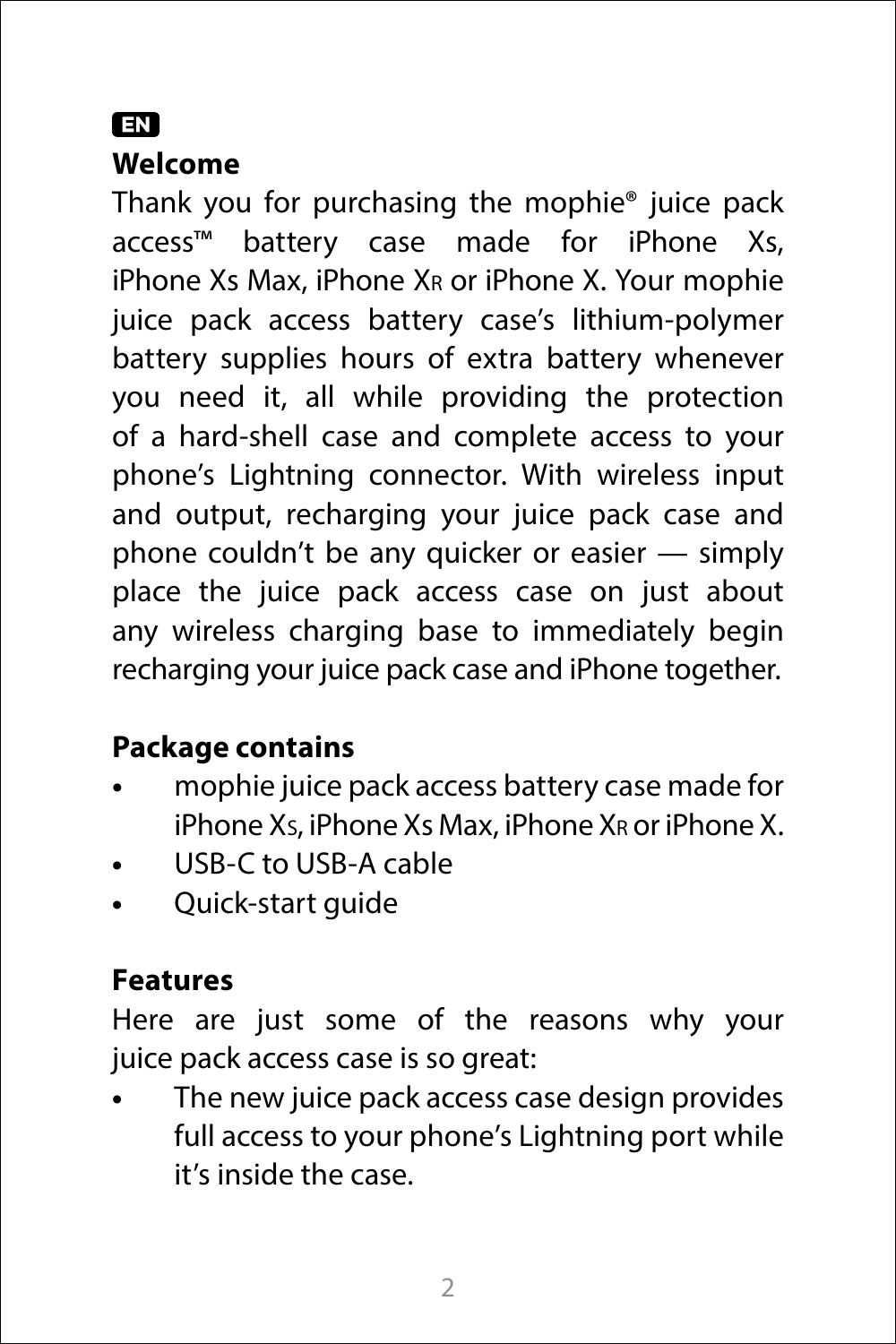- **•** Wireless input and output charging—you can simply place the juice pack access case on a wireless charging base to immediately begin wirelessly recharging the phone and case together.
- **•** (Take a breath) Ergonomic, form-fitting, fully protective impact-resistant case-and-batteryin-one made for iPhone Xs, iPhone Xs Max, iPhone Xr or iPhone X.
- **•** High-impact protection: Built to protect your phone against drops and hard falls.
- **•** A 3-second press of the status button lets you charge your phone whenever it needs it. However, even in standby mode your phone still has high-impact protection.
- **•** Priority+ charging provides power to your phone first before the juice pack case starts to recharge.
- **•** Track battery power at a glance with the integrated four-light LED status indicator. You can keep tabs on charging status and current battery life. Know before you go!
- **•** Built in short-circuit, over-charge, and temperature protection, so you can charge with confidence. Safety first!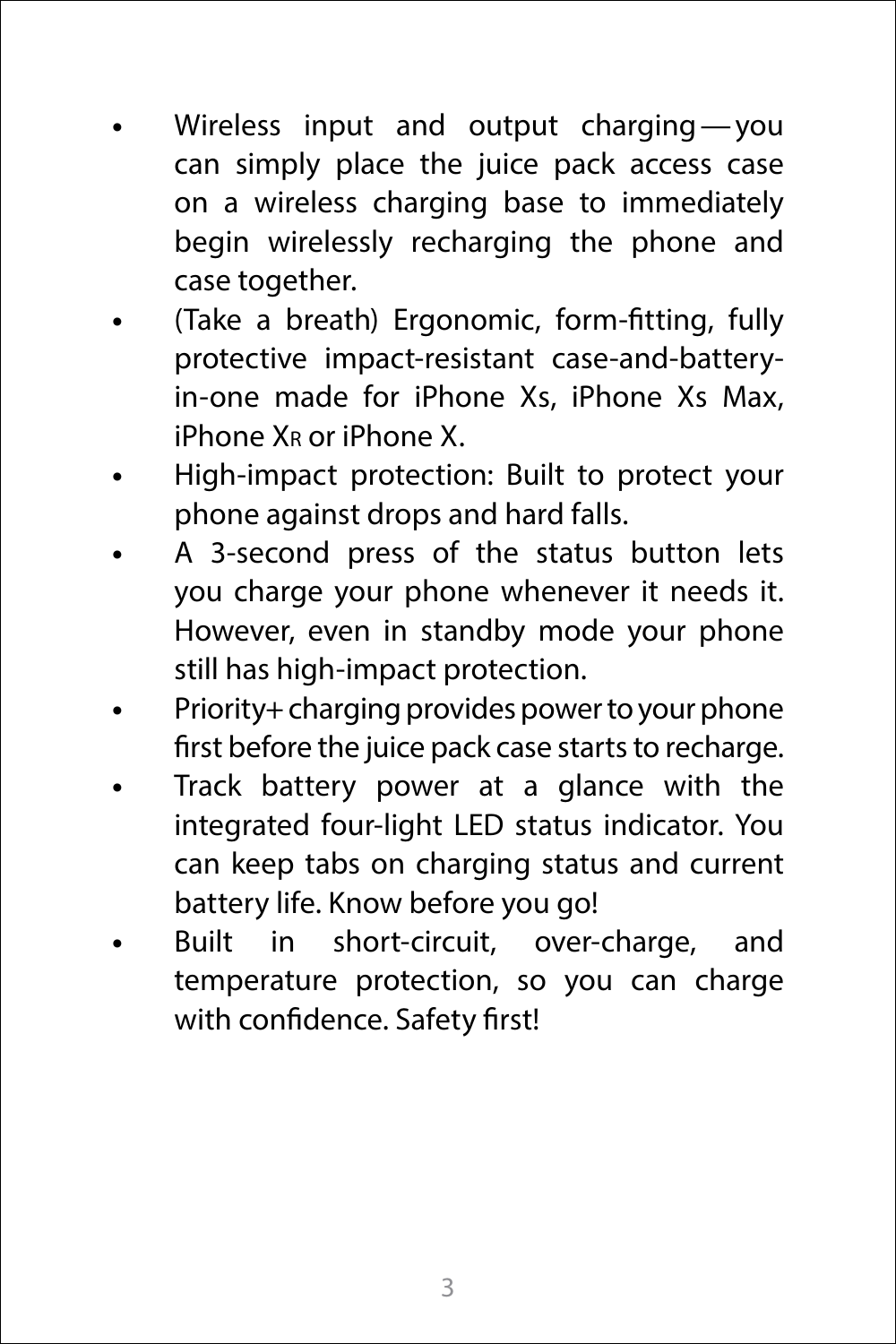#### **Compatibility**

- The mophie juice pack access battery cases compatible with iPhone Xs, iPhone Xs Max, iPhone Xr, and iPhone X are designed and intended solely for the Apple iPhone Xs, iPhone Xs Max, iPhone Xr, and iPhone X smartphones, respectively. Please do not attempt to use them with any other device.
- The mophie juice pack access battery cases will charge wirelessly from any mophie wireless charging base (not included) or from any Qi-compatible wireless charger, and are also compatible with other wireless charging technologies, such as those used at coffee houses, on airline flights, in furniture products with wireless charging, and in consumer vehicles that support wireless charging.

#### **Installing your juice pack access case**

- 1. Separate the juice pack access case sections.
- 2. Slide your phone all the way into the bottom section of the juice pack access case
- 3. Slide the top section of the juice pack access case all the way over the exposed top of the phone so that it snaps into the bottom section of the case.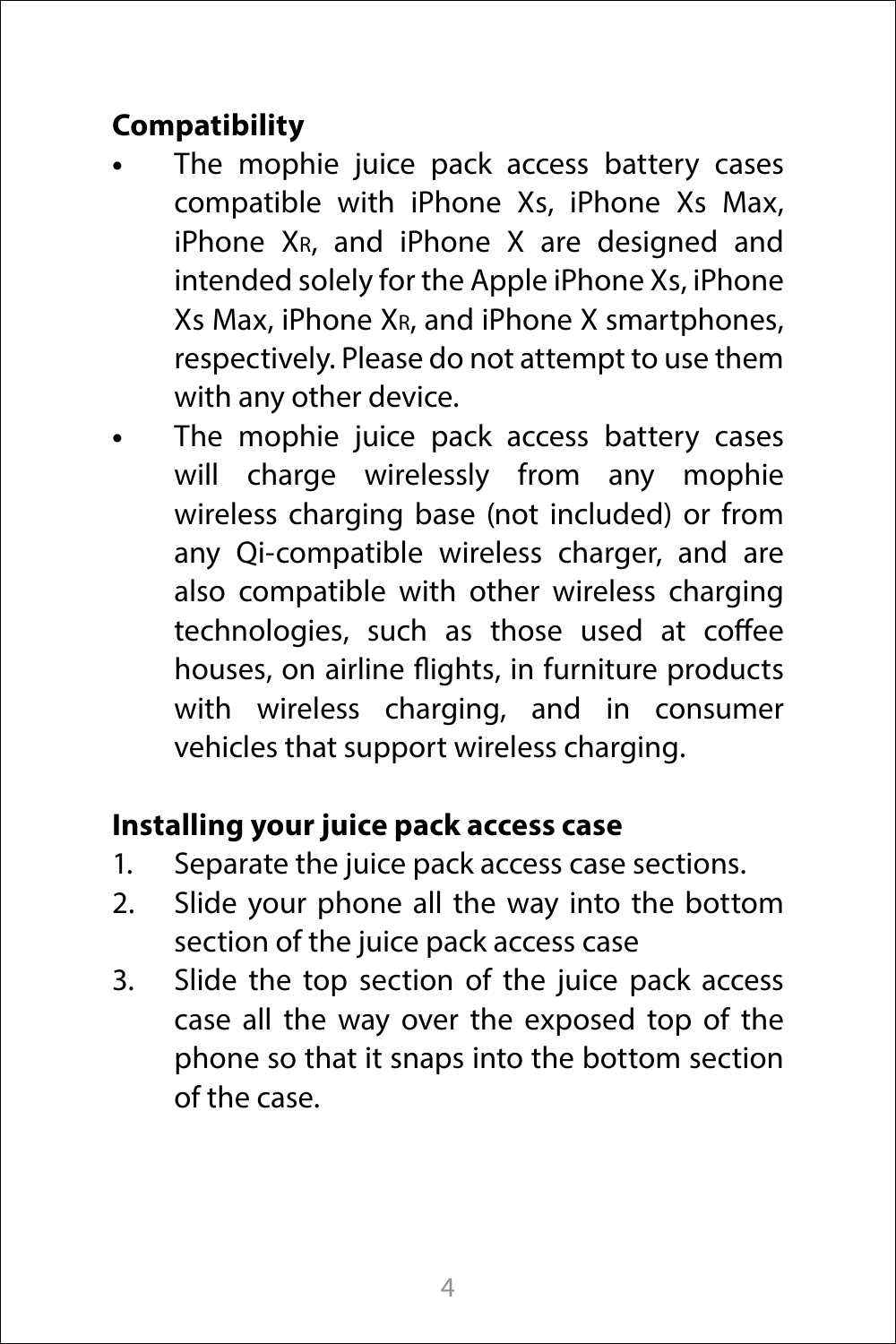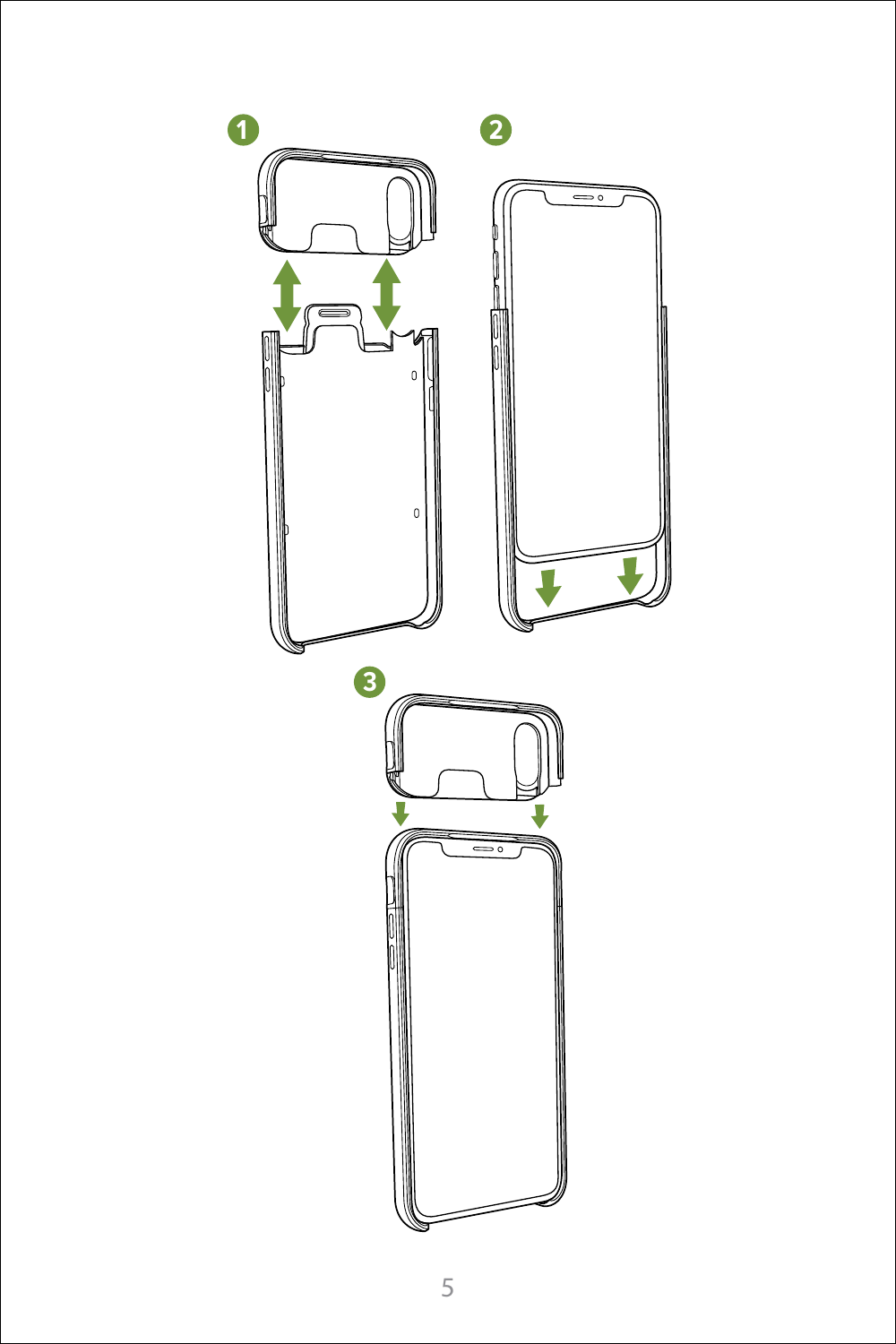#### **Wirelessly charging your phone using your juice pack access case**

IMPORTANT: Before using your juice pack access case for the first time, fully charge it (so that pressing the charge status button lights all 4 LEDs).

To begin charging your phone, press the status button for 3 seconds. To stop charging your phone, press the status button again for 3 seconds.



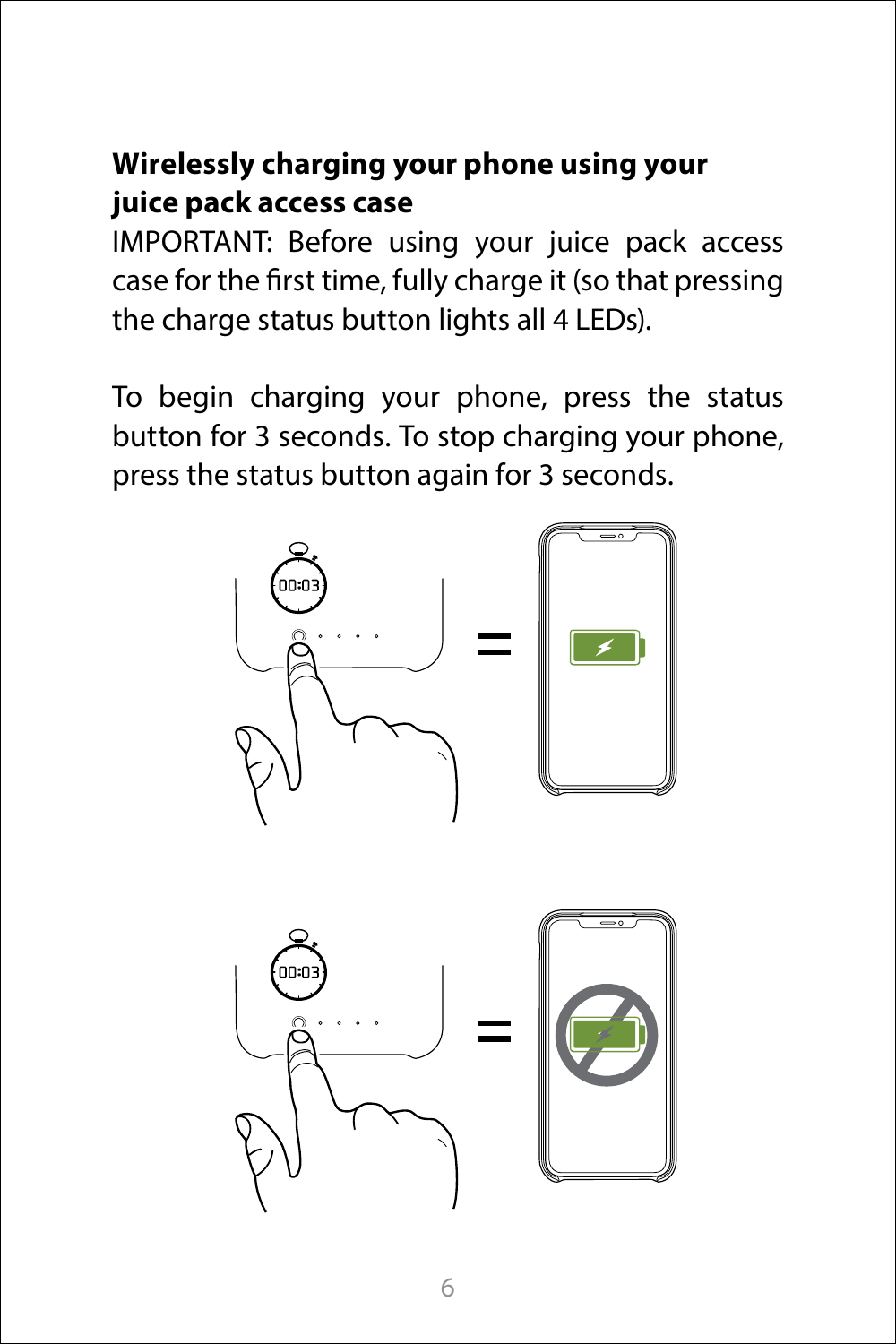#### **Charging your juice pack access case (wireless)**

Your juice packaccess case will charge wirelessly from any mophie wireless charging base (not included) and from all Qi-compatible wireless charging bases. It is also compatible with other wireless charging technologies, such as those used at coffee houses, on airline flights, in furniture products with wireless charging, and in consumer vehicles that support wireless charging.

- 1. If you're using a mophie wireless charging base (not included), connect its AC wall adapter to the charging base and to a wall outlet.
- 2. Place the juice pack access case on the wireless charging base or other charger with the case centered on the charger.
- 3. Charging will begin on contact. Priority+ pass-through charging provides power to the installed iPhone first, before the juice pack access battery starts to recharge.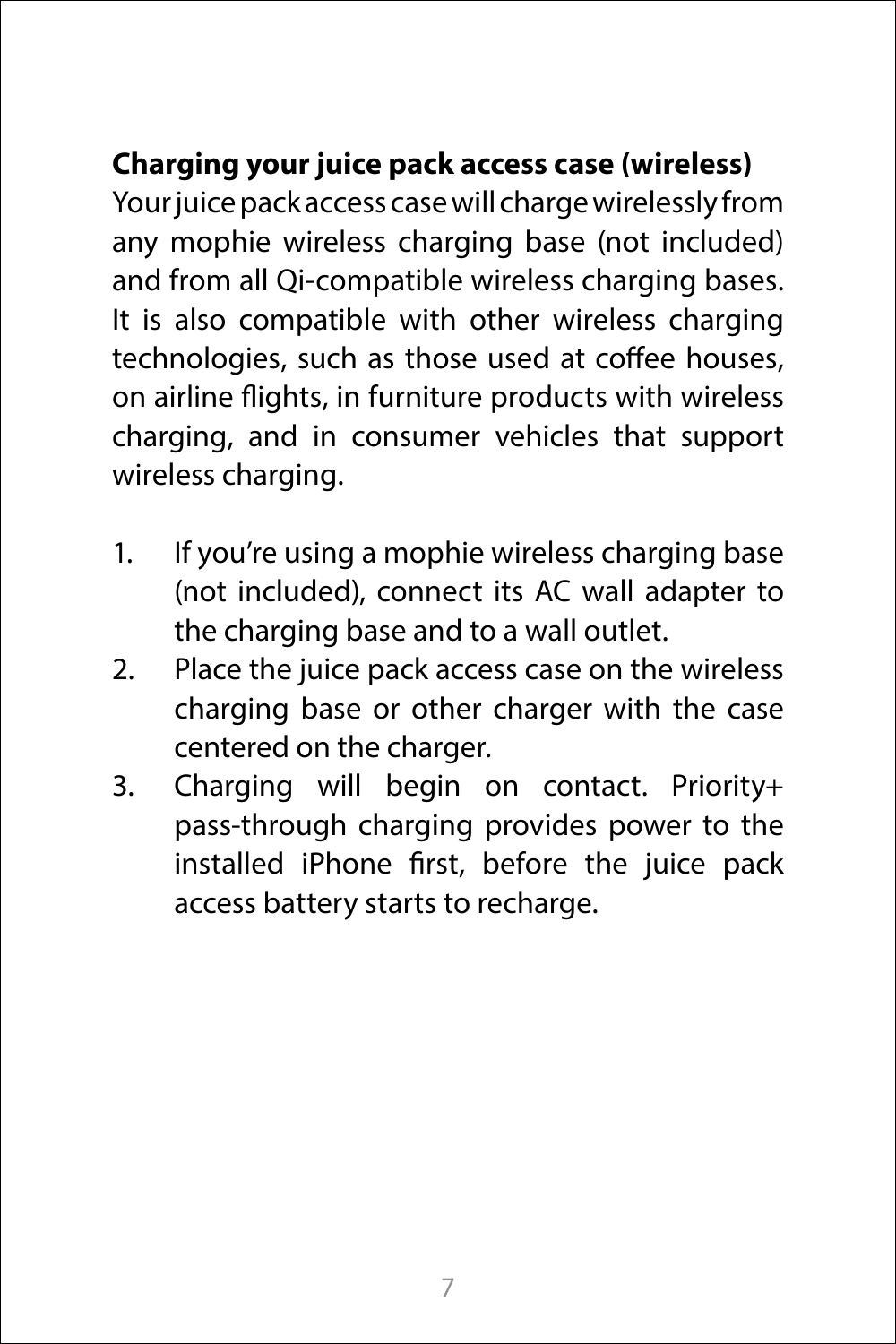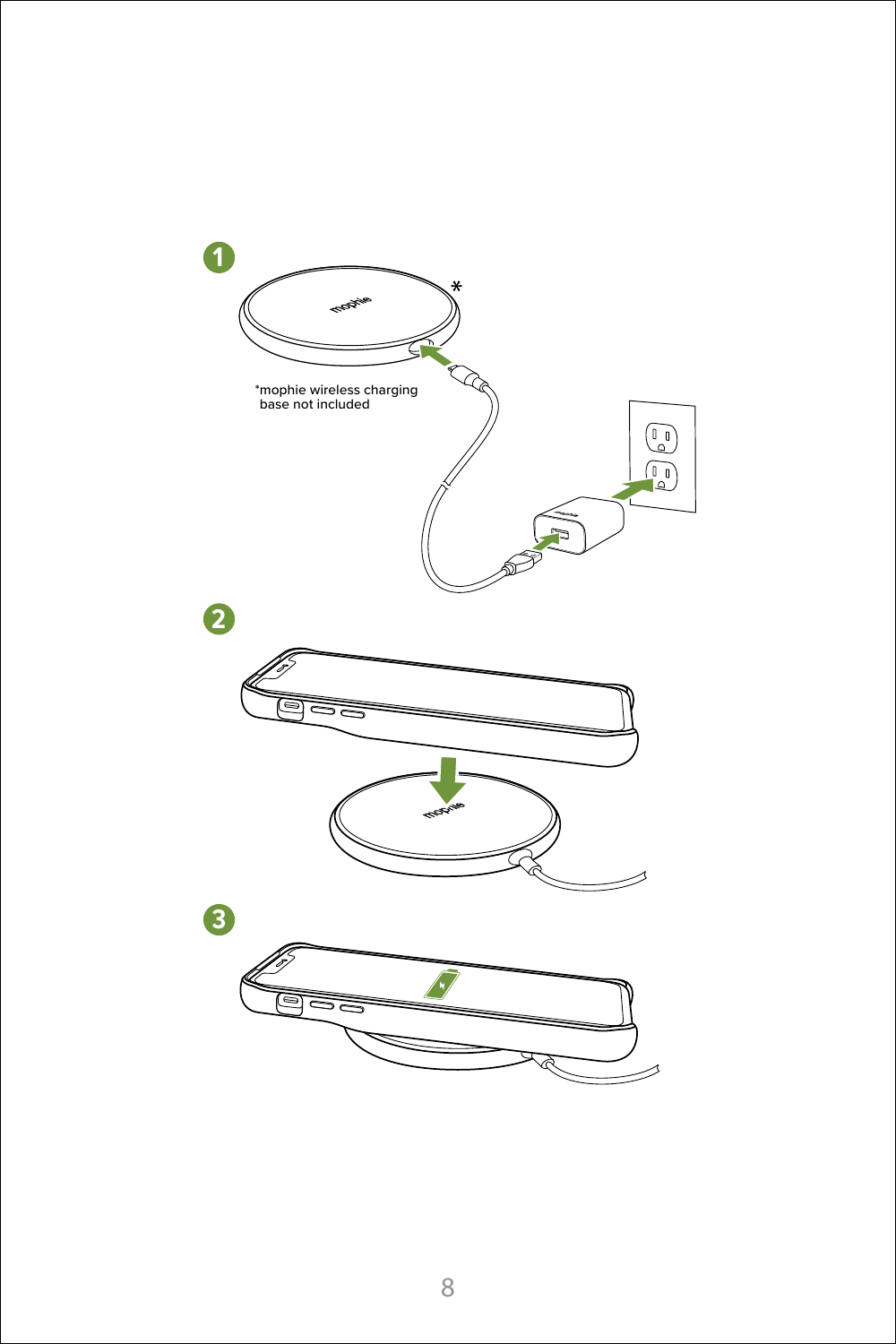#### **Charging your juice pack access case (wired)**

Use the supplied USB-C to USB-A cable to charge your juice pack access case by connecting it to the wall adapter included with your phone. Priority+ pass-through charging provides wireless power to the installed iPhone first, before the juice pack access battery starts to recharge.

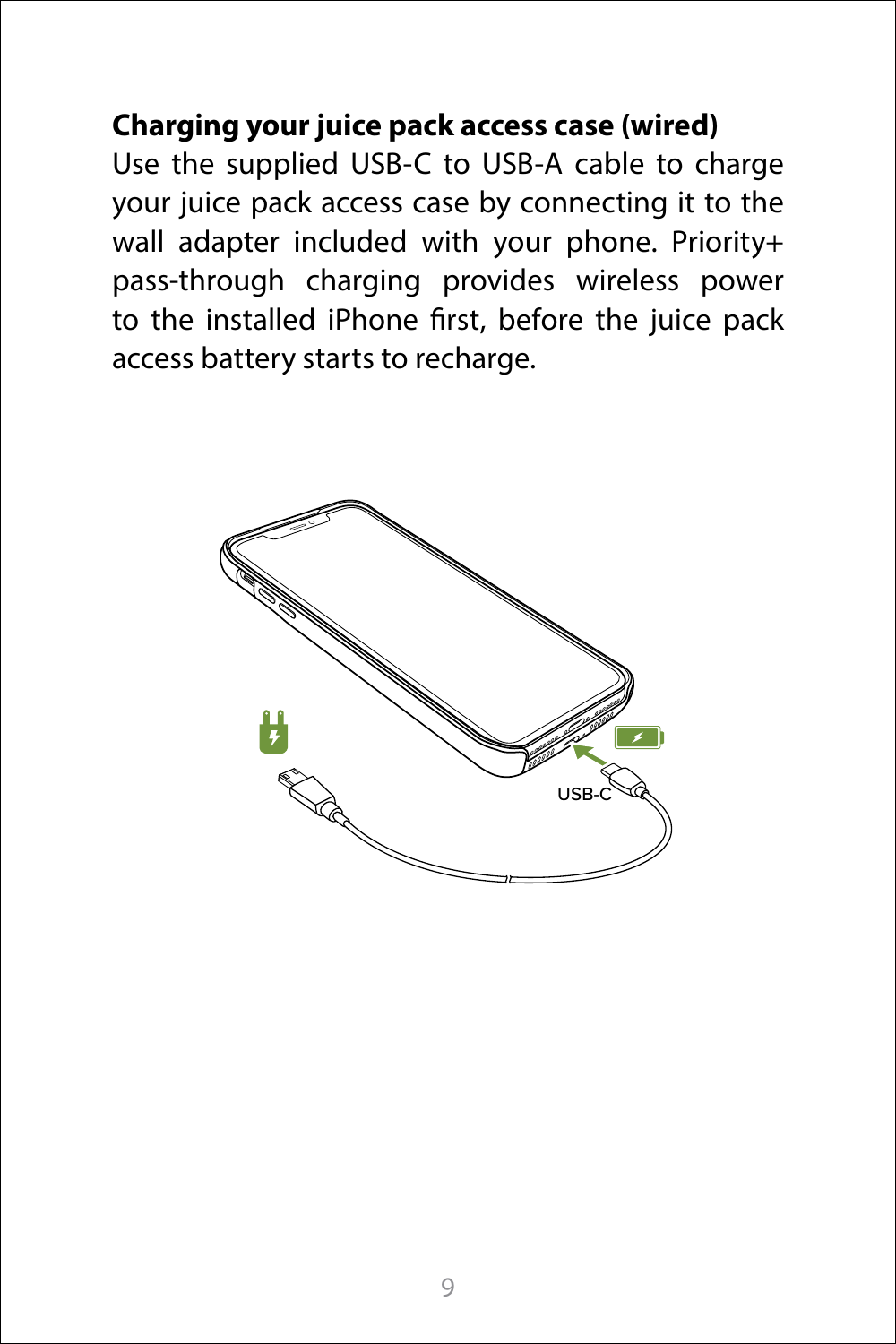#### **Checking your juice pack access battery's charge status**

Momentarily press the status button on your juice pack access case and the status LEDs will indicate its charge level. Four LEDs means that the case is fully charged, while one LED means that it's almost empty. Know before you go!



#### **Taking care of your juice pack access battery case**

- **•** Keep your juice pack access case dry and away from moisture and corrosive materials.
- **•** Do not clean your juice pack access case with harsh chemicals, soaps or detergents. Just wipe it with a soft, water-dampened cloth.
- **•** Make sure the case's USB-C port does not become contaminated with lint or other debris. Use a canned-air type of product periodically to ensure that the port opening is clear.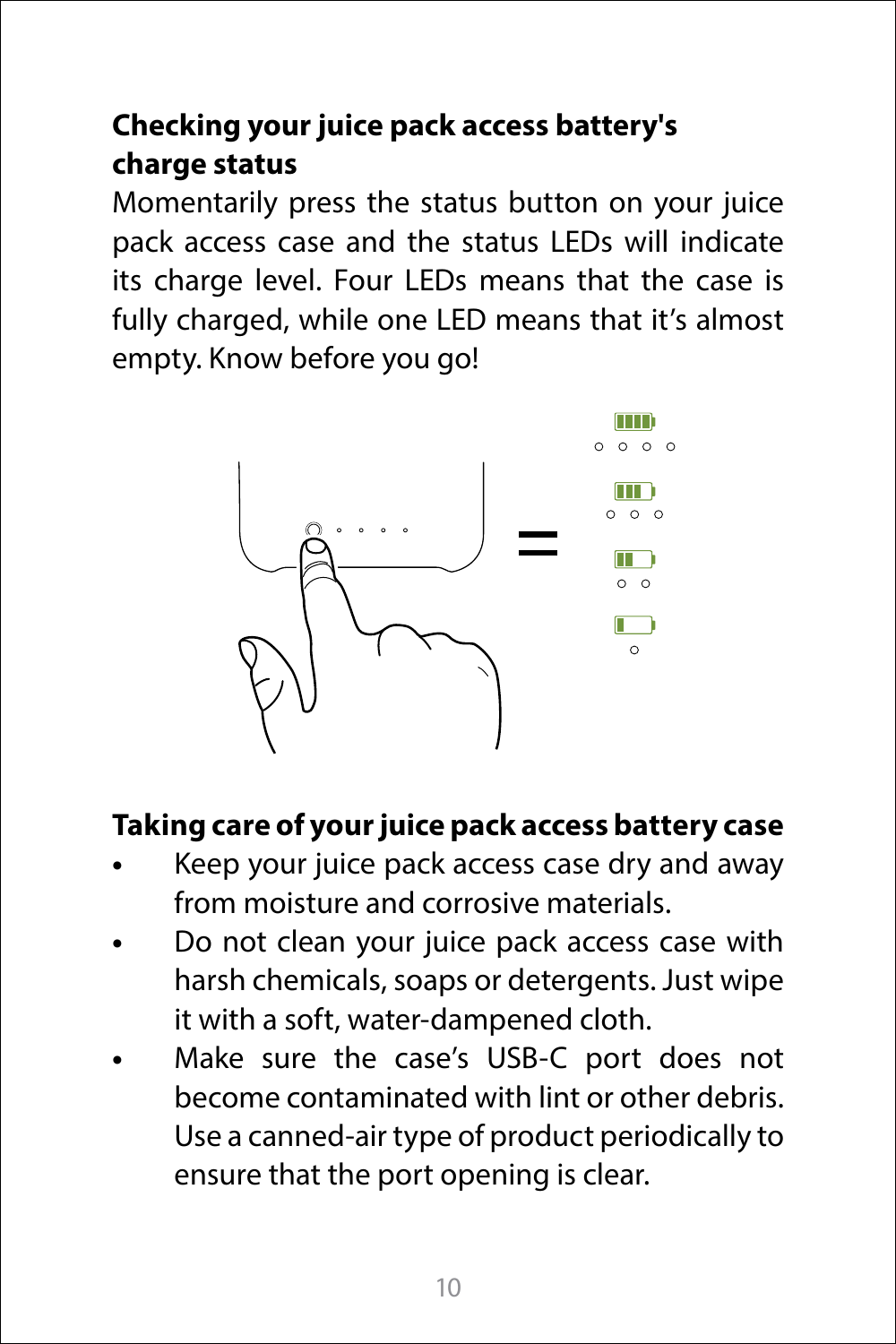**•** Recharge your juice pack access case once every three months when not in use. If you plan on putting it away, charge it for one hour first.

#### **Warranty**

At mophie, we are dedicated to making the best quality products. To back this up, this product is warranted for 2 years. This warranty does not affect any statutory rights that you may be entitled to. Keep a copy of your purchase receipt as proof of purchase. Be sure to register your product at mophie.com. For full details regarding warranty terms and exclusions, please visit: [mophie.com/warranty](http://mophie.com/warranty).

#### **Exclusions & limitations**

Except for the limited warranty expressly set forth or to the extent restricted or prohibited by applicable law, mophie expressly disclaims any and all other warranties express or implied, including any warranty of quality, merchantability, or fitness for a particular purpose, and you specifically agree that mophie shall not be liable for any special, incidental, indirect, punitive, or consequential damages of any type on any mophie product. In addition to and without limiting the generality of the foregoing disclaimers, the limited warranty does not, under any circumstances, cover the replacement or cost of any electronic device or personal property inside or outside of the mophie product.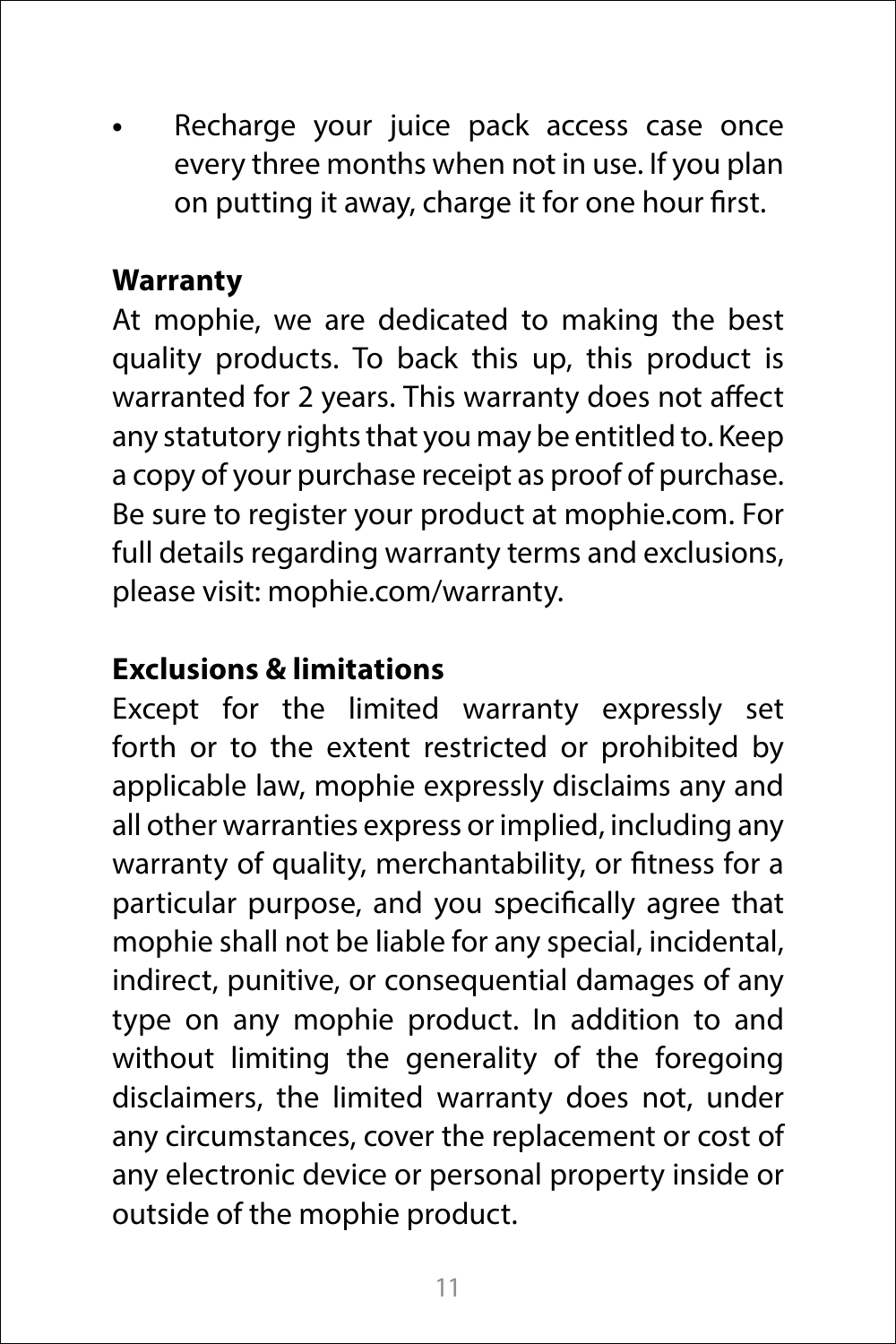You may have additional warranty rights depending on your country, state or province. Further, some countries, states and provinces do not allow the exclusion or limitation of incidental or consequential damages or exclusions or limitations on the duration of implied warranties, so the above may not apply to you. If any provision of the warranty is found unlawful, void or unenforceable, that provision shall be deemed severable and shall not affect any remaining provision.

#### **Customer service**

Telephone: 1-888-8mophie (1-888-866-7443) International: +1 (269) 743-1340 Web: www.mophie.com/cs

#### **IMPORTANT SAFETY INFORMATION**

#### **Warning**

Read all instructions and warnings prior to using this product. Improper use of this product may result in product damage, excess heat, toxic fumes, fire or explosion, for which damages you ("Purchaser"), and not mophie llc ("Manufacturer") are responsible.

**•** Before using your juice pack access case for the first time, fully charge it (so that pressing the charge status button lights all 4 LEDs).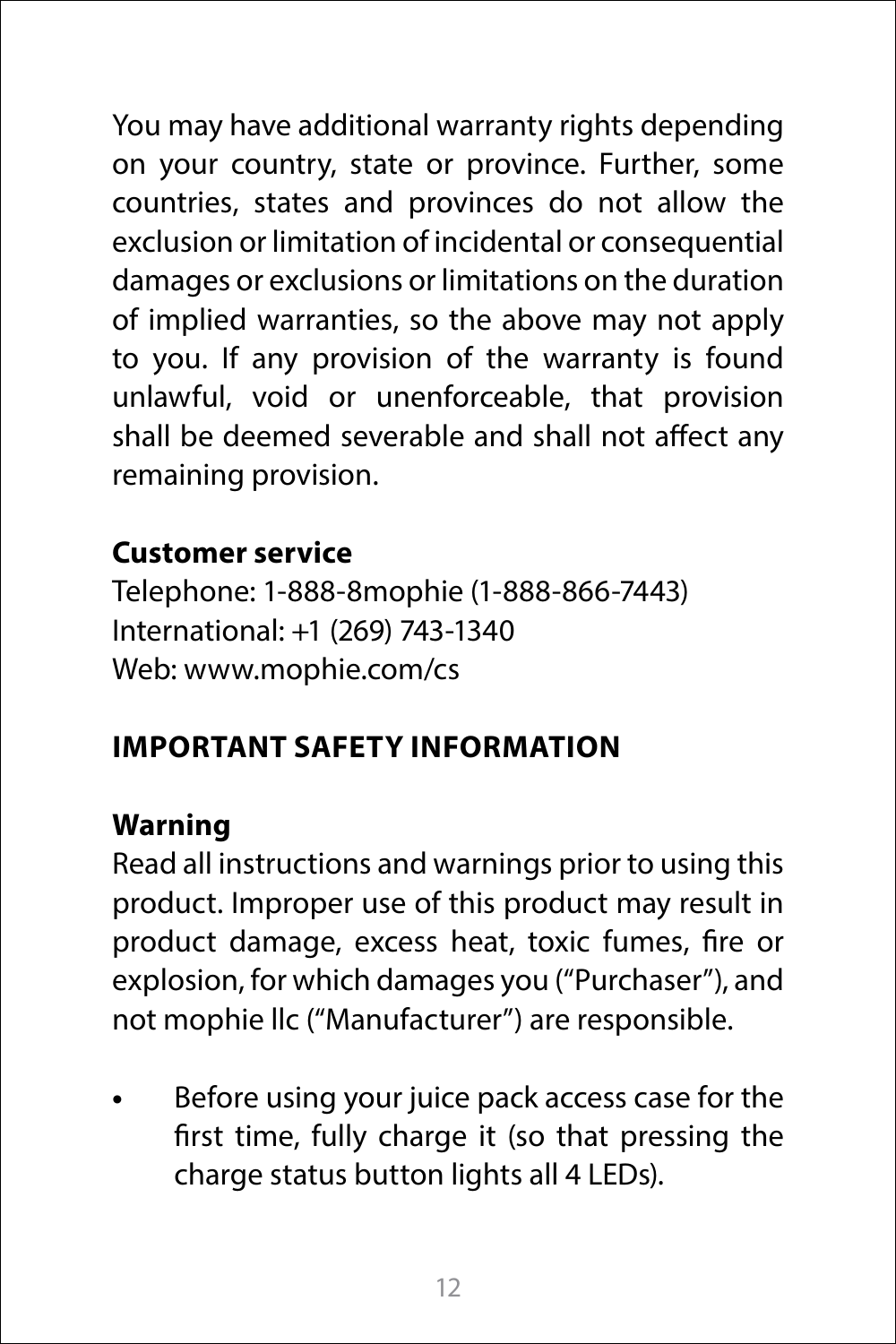- **•** Do not store device in high-temperature environment, including heat caused by intense sunlight or other forms of heat. Do not place device in fire or other excessively hot environments. Exposure to fire or temperature above 212°F (100°C) may cause explosion.
- **•** Be cautious of drops, bumps, abrasions, or other impacts to this device. If there is any damage to the device such as dents, punctures, tears, deformities, or corrosion due to any cause, discontinue use. Contact Manufacturer or dispose of it in an appropriate manner at your local battery-recycling center.
- **•** Do not expose the battery case to rain or snow.
- **•** Do not use the battery case in excess of its output rating. Overloading outputs above rating may result in a risk of fire or injury to persons.
- **•** Do not disassemble this device or attempt to re-purpose or modify it in any manner.
- **•** Do not attempt to replace any part of this device.
- **•** For questions or instructions for the various ways to charge this device refer to the Charging your juice pack access case sections of this manual.
- **•** Use of a power supply or charger not recommended by mophie may result in a risk of fire or injury to persons.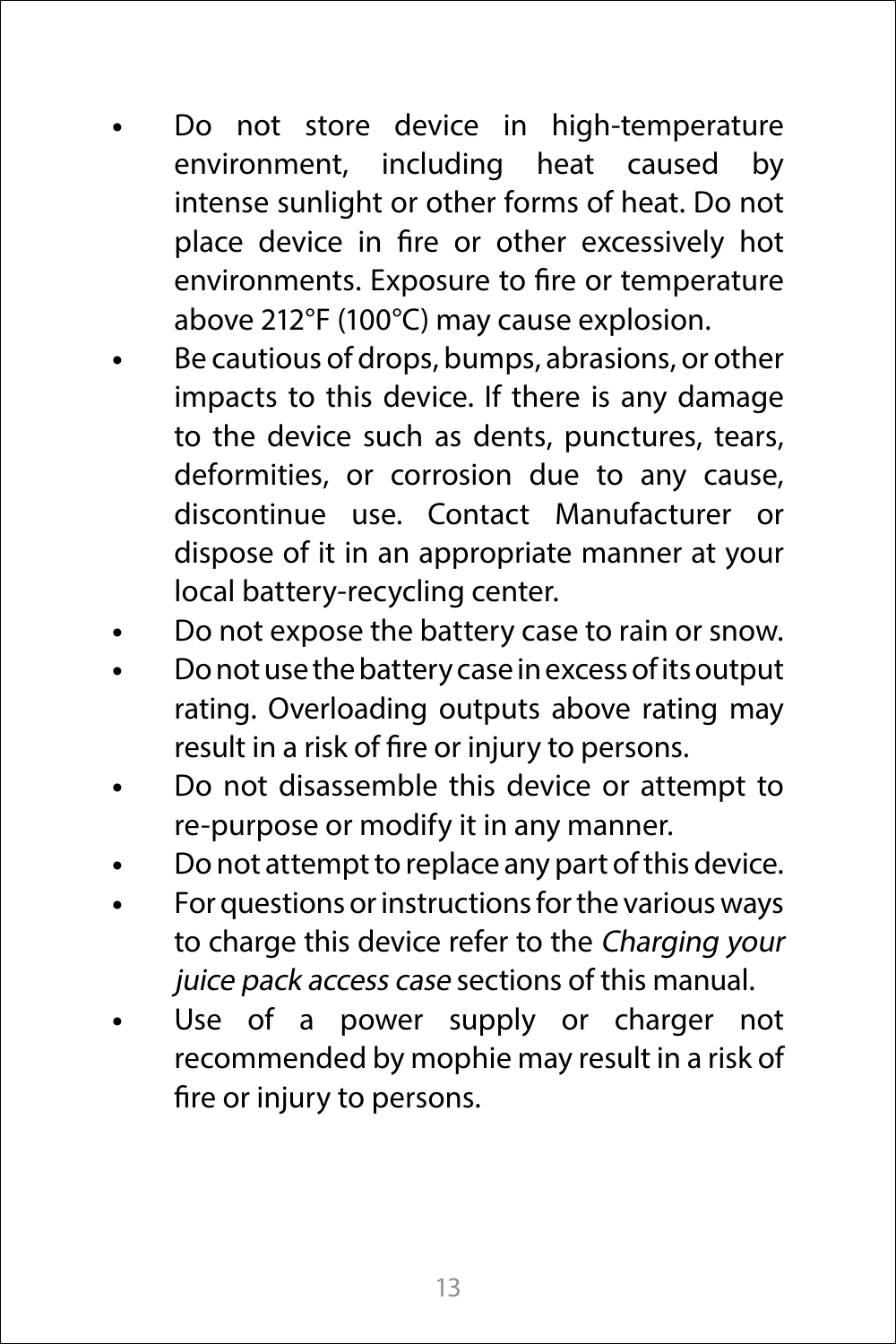- **•** If this device is accessible to or may be used by a minor, purchasing adult agrees to be solely responsible for providing supervision, instruction, and warnings. Purchaser agrees to defend, indemnify, and hold Manufacturer harmless for any claims or damages arising from unintended use or misuse by a minor.
- **•** All products have gone through a thorough quality assurance inspection. If you find that your device is excessively hot, is emitting odor, is deformed, abraded, cut or is experiencing or demonstrating an abnormal phenomenon, immediately stop all product use and contact Manufacturer.
- **•** Before storing your battery for an extended period of time, charge it for one hour.
- **•** Never dispose of batteries in the garbage. Disposal of batteries in the garbage is unlawful understate and federal environmental laws and regulations. Always take used batteries to your localbattery-recycling center.
- **•** Switch off the battery case when not in use.
- **•** To comply with FCC RF exposure compliance requirements, the wireless charging battery case must be used with a separation distance of at least 20cm from all persons.

#### **SAVE THESE INSTRUCTIONS**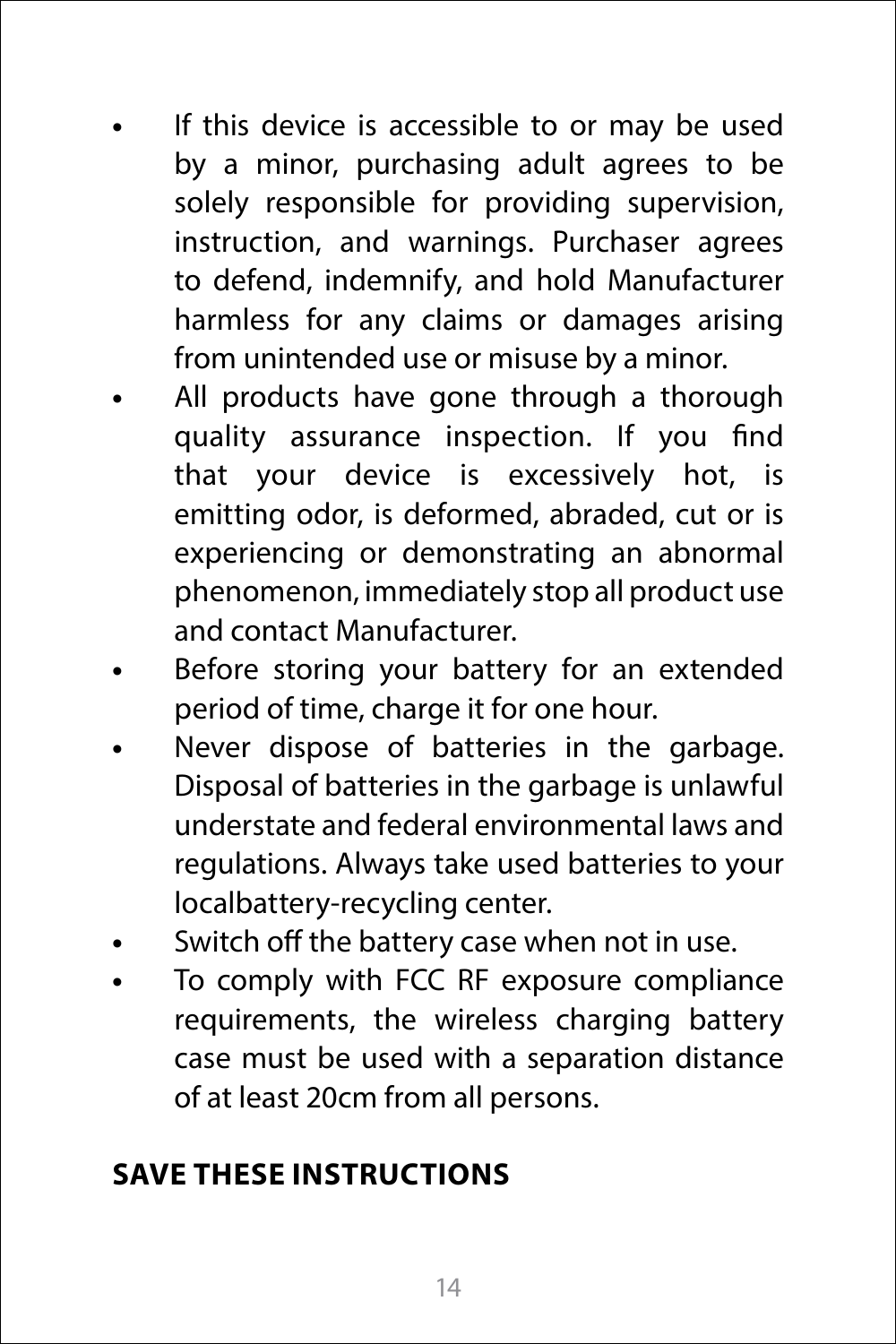#### **Legal**

This product is meant for use only in conjunction with the appropriate device. Please consult your device packaging to determine whether this product is compatible with your particular device. Manufacturer is not responsible for any damages to any device incurred through the use of this product. Manufacturer shall not in any way be liable to you or to any third party for any damages you or any third party may suffer as a result of use, intended or unintended, or misuse of this product in conjunction with any device or airory other than the appropriate device for which this product is designed. Manufacturer will not be responsible for any damages you or any third party may suffer as a result of misuse of this product as outlined above. Purchaser agrees to defend, indemnify, and hold Manufacturer harmless for any claims or damages arising from unintended use or misuse, including use with an unintended device.

mophie, juice pack access, Priority+, Stay Powerful, mophie loves you, the five-circles design, and the mophie logo are trademarks of mophie inc. iPhone and Lightning are trademarks of Apple Inc. The trademark "iPhone" is used in Japan with a license from Aiphone K.K. Use of the Made for Apple badge means that an accessory has been designed to connect specifically to the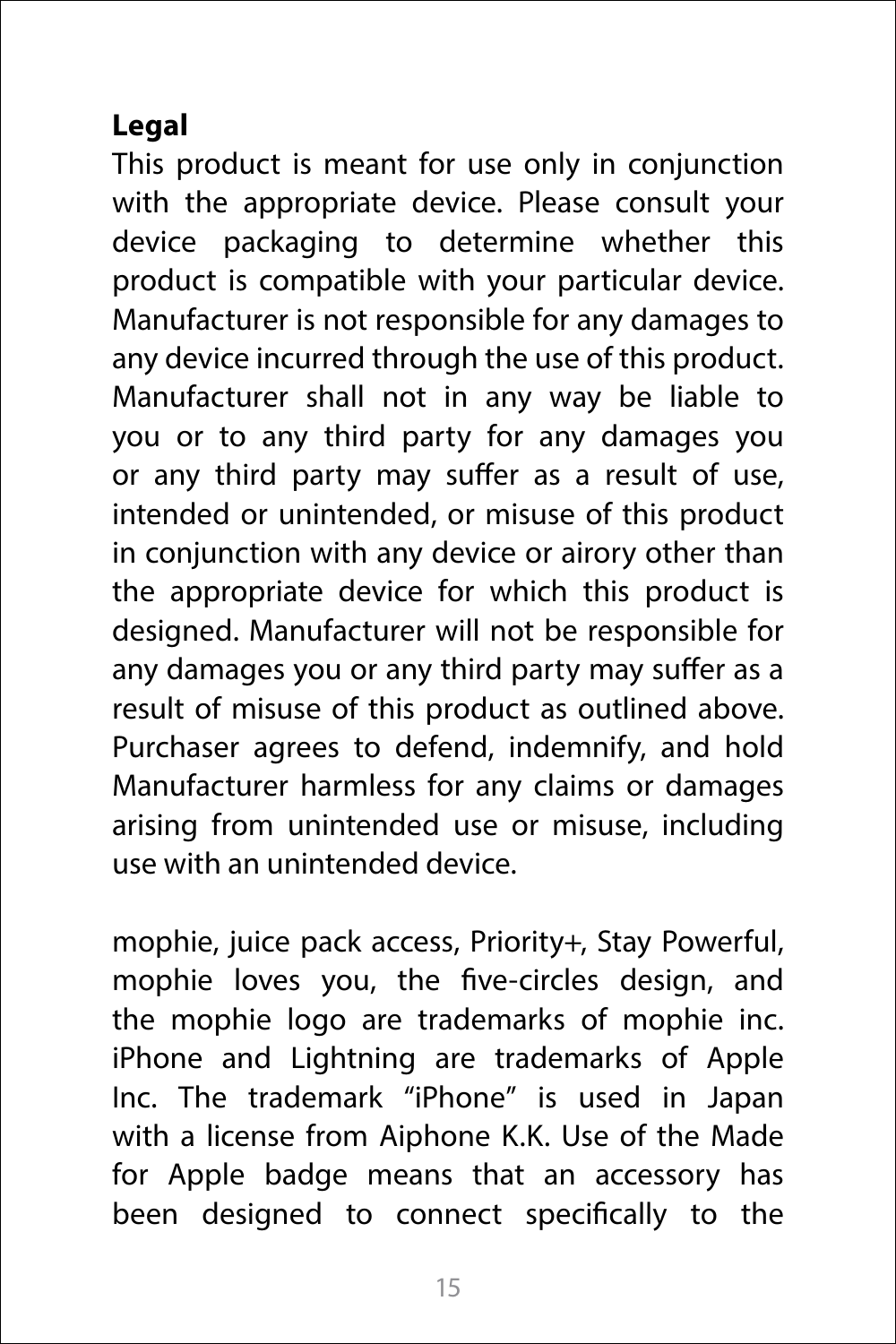Apple product(s) identified in the badge, and has been certified by the developer to meet Apple performance standards. Apple is not responsible for the operation of this device or its compliance with safety and regulatory standards. Please note that the use of this airory with an Apple product may affect wireless performance. The 'Qi' symbol is a trademark of the Wireless Power Consortium. All rights reserved. Patents: mophie.com/patents.

This device complies with part 15 of the FCC Rules and RSS-Gen of IC Rules. Operation is subject to the following two conditions: (1) This device may not cause harmful interference, and (2) this device must accept any interference received, including interference that may cause undesired operation.

NOTE: This equipment has been tested and found to comply with the limits for a Class B digital device, pursuant to part 15 of the FCC Rules. These limits are designed to provide reasonable protection against harmful interference in a residential installation. This equipment generates, uses, and can radiate radio frequency energy and, if not installed and used in accordance with the instructions, may cause harmful interference to radio communications. However, there is no guarantee that interference will not occur in a particular installation.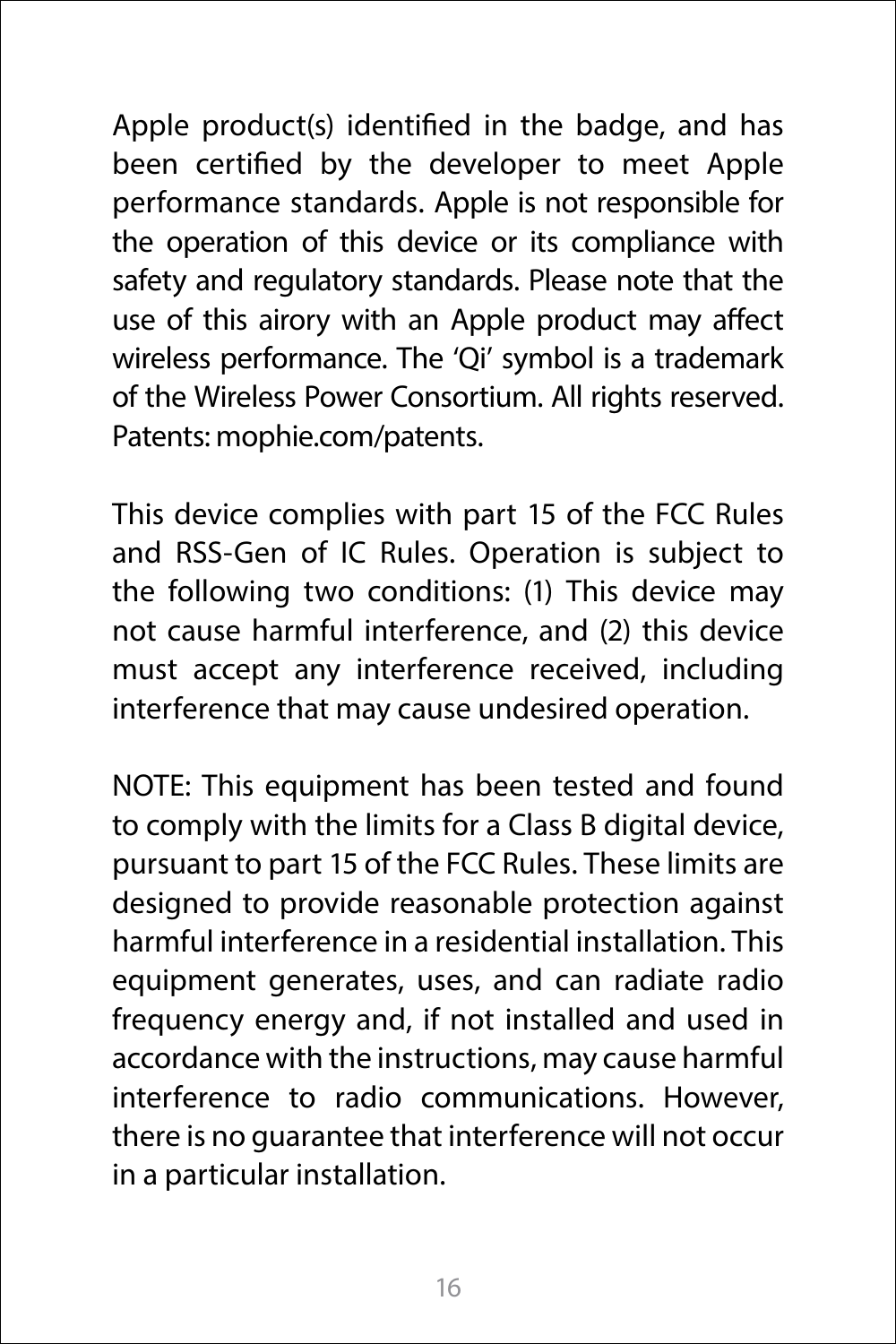If this equipment does cause harmful interference to radio or television reception, which can be determined by turning the equipment off and on, the user is encouraged to try to correct the interference by one or more of the following measures:

- **•** Reorient or relocate the receiving antenna.
- **•** Increase the separation between the equipment and receiver.
- **•** Connect the equipment into an outlet on a circuit different from that to which the receiver is connected.
- **•** Consult the dealer or an experienced technician for help.

CAUTION: To comply with the limits of the Class B digital device, pursuant to Part 15 of the FCC Rules, this device must be used with certified peripherals and shielded cables. All peripherals must be shielded and grounded. Operation with noncertified peripherals or non-shielded cables may result in interference to radio or reception.

MODIFICATION: Any changes or modifications of this device could void the warranty.

THIS DEVICE CONFORMS TO UL STD 60950-1. CERTIFIED TO CSA STD C22.2 NO. 60950-1. CONFORMS TO UL SUBJECT 2056.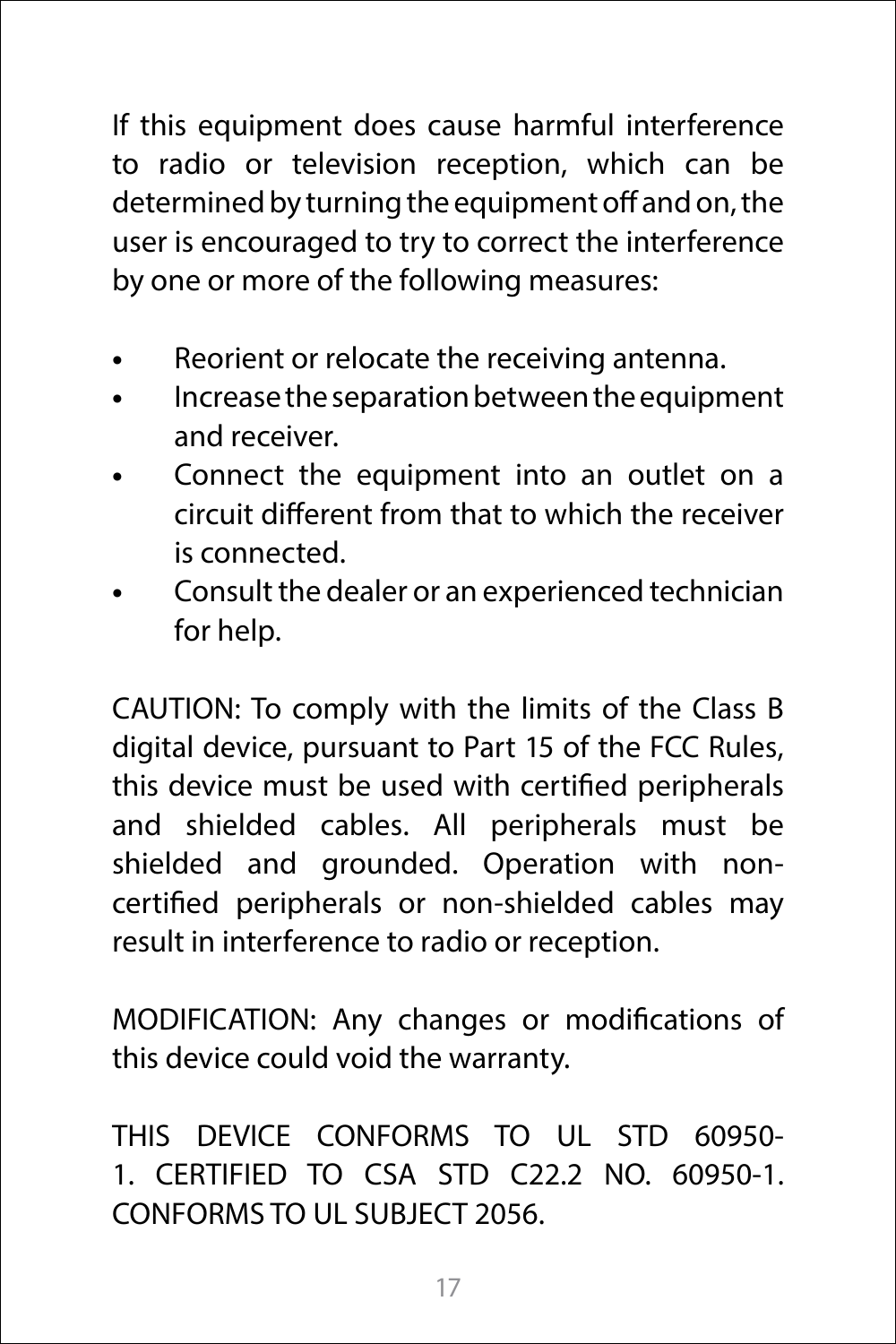#### STATEMENT OF COMPLIANCE

Hereby, ZAGG International declares that the radio equipment wireless charging base is in compliance with Directive 2014/53/EU. The full text of the EU declaration of conformity is available at the following internet address: http://www.mophie.com/cert\_red

#### WEEE DECLARATION

All of our products are marked with the WEEE symbol; this indicates that this product must NOT be disposed of with other waste. Instead it is the user's responsibility to dispose of their waste electrical and electronic equipment by handing it over to an approved re-processor, or by returning it to mophie, inc. for reprocessing. For more information about where you can send your waste equipment for recycling, please contact mophie, inc. or one of your local distributors.